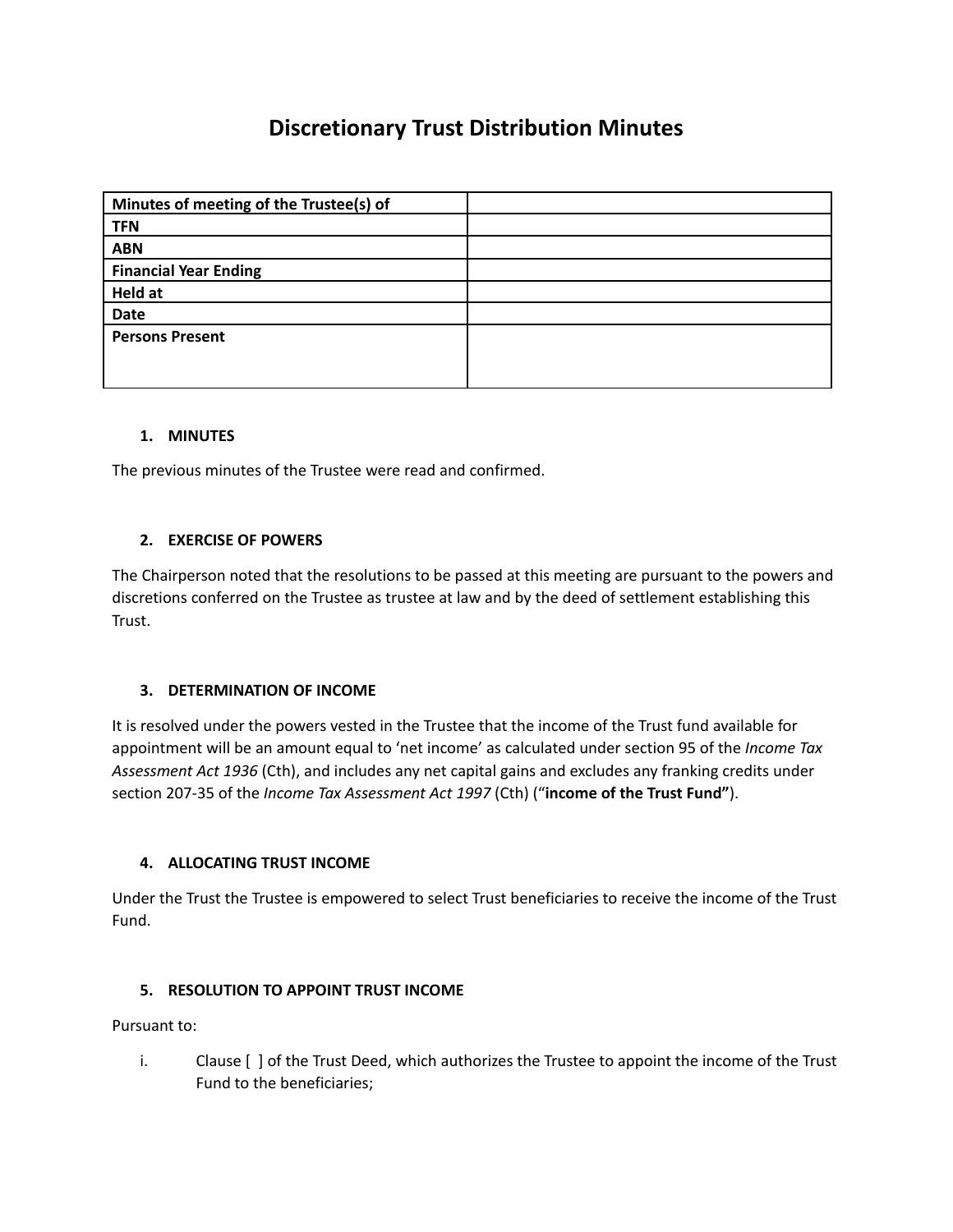- ii. Clause [ ] of the Trust Deed, which authorizes the Trustee to separately deal with all or any part of the income or capital of a class referred to in clause [ ];
- iii. Section 115-228 of the *Income Tax Assessment Act 1997* (Cth), which authorizes the Trustee to determine that beneficiaries are entitled to a "share of the net financial benefit" referable to a capital gain made by the Trust;
- iv. Section 207-58 of the *Income Tax Assessment Act 1997* (Cth), which authorizes the Trustee to determine that beneficiaries are entitled to a "share of the net financial benefit" referable to the franked dividends made by the Trust;

The Trustee resolves to appoint the income of the Trust Fund for the Income Year to the beneficiaries in the proportions shown in the below tables.

## **TABLE A**

| <b>SPECIFIC ENTITLEMENTS</b>   | <b>NAME</b>           | PROPORTION [%] or<br><b>AMOUNT [\$] or BALANCE</b> |
|--------------------------------|-----------------------|----------------------------------------------------|
| <b>FRANKED DIVIDEND</b>        | [Name of beneficiary] | X% or \$X or Balance                               |
| <b>DISTRIBUTIONS</b>           |                       |                                                    |
| Franked dividend distributions |                       |                                                    |
| Franked dividend distributions |                       |                                                    |
| Franked dividend distributions |                       |                                                    |
| Franked dividend distributions |                       |                                                    |
| Franked dividend distributions |                       |                                                    |
|                                |                       |                                                    |
| <b>CAPITAL GAINS</b>           |                       |                                                    |
| Discount capital gains         |                       |                                                    |
| Discount capital gains         |                       |                                                    |
| Discount capital gains         |                       |                                                    |
| Discount capital gains         |                       |                                                    |
| Discount capital gains         |                       |                                                    |
| Non-discount capital gains     |                       |                                                    |
| Non-discount capital gains     |                       |                                                    |
| Non-discount capital gains     |                       |                                                    |
| Non-discount capital gains     |                       |                                                    |
| Non-discount capital gains     |                       |                                                    |

#### **TABLE B**

| <b>GENERAL ENTITLEMENTS</b> | <b>NAME</b> | <b>PROPORTION [%] or</b><br><b>AMOUNT [\$]</b> |
|-----------------------------|-------------|------------------------------------------------|
| All other income            |             |                                                |
| All other income            |             |                                                |
| All other income            |             |                                                |
| All other income            |             |                                                |
| All other income            |             |                                                |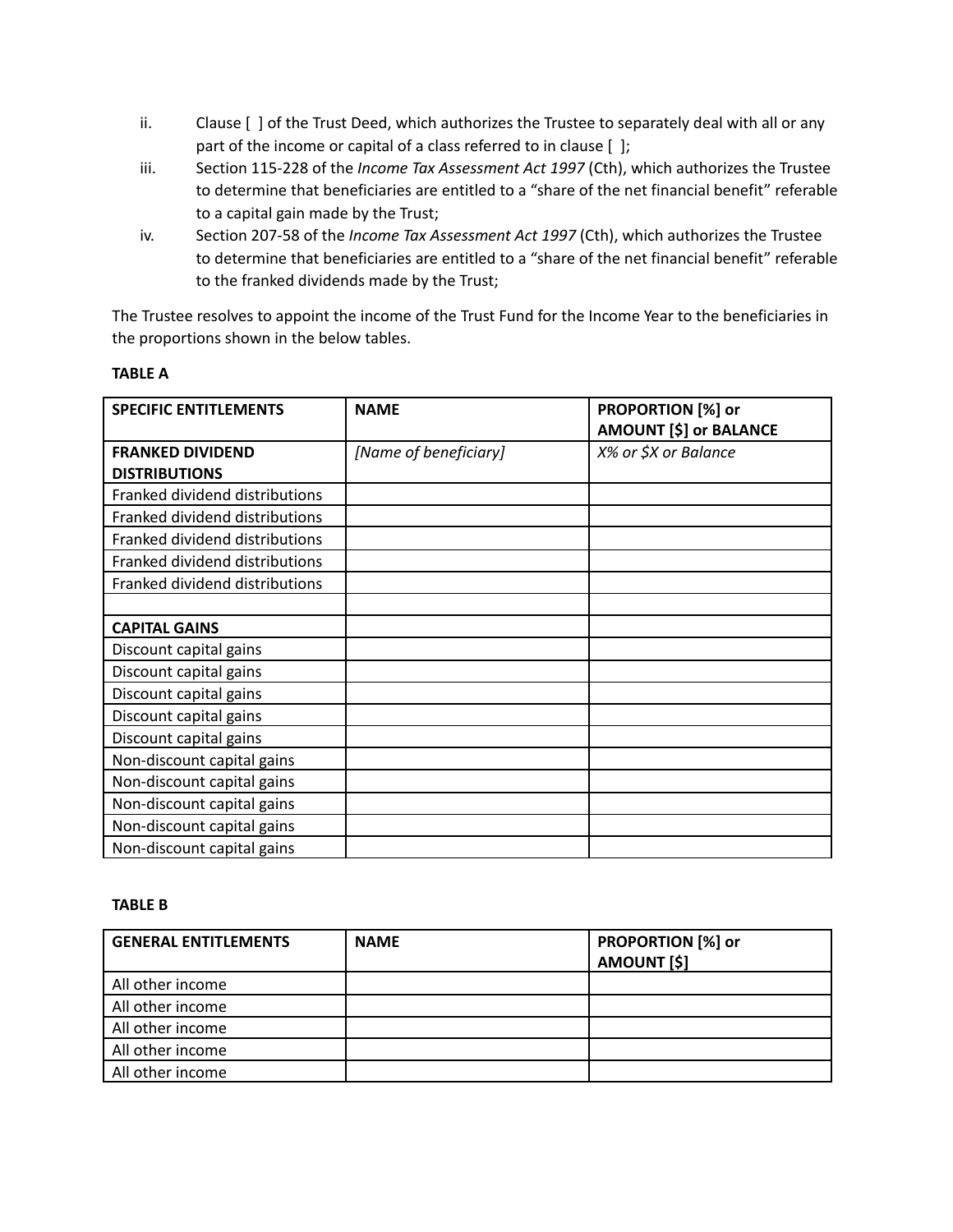#### **TABLE C**

| <b>OTHER</b> | <b>NAME</b> | PROPORTION [%] or<br>  AMOUNT [\$] |
|--------------|-------------|------------------------------------|
|              |             |                                    |
|              |             |                                    |
|              |             |                                    |
|              |             |                                    |
|              |             |                                    |
|              |             |                                    |

For the avoidance of doubt and regardless of any adjustments to the income of the Trust Fund, the income of the Trust Fund shall be distributed as specified above.

## **6. PRIOR PAYMENTS**

If any amount of income of the Trust Fund has actually been paid by the Trustee to any beneficiaries during the Income Year, it is resolved that those amounts represent applications of the income of the Fund in accordance with the terms of these resolutions, and do not vary or change the terms of any distributions made under these resolutions.

#### **7. INDEFEASIBLE INTEREST RESOLUTION**

The Trustee confirms all the payments, allocations and applications made under these resolutions give the respective beneficiaries and immediate vested and indefeasible interest in the income of the Trust Fund so paid, allocated or applied. Accordingly, those respective beneficiaries are presently entitled to their share of the net financial benefit / income of the Trust Fund.

There being no further business, the meeting was declared closed. Signed as a true and correct record:

**TRUSTEE: …………………………………………………..**

**DATED: ……………………………………………………..**